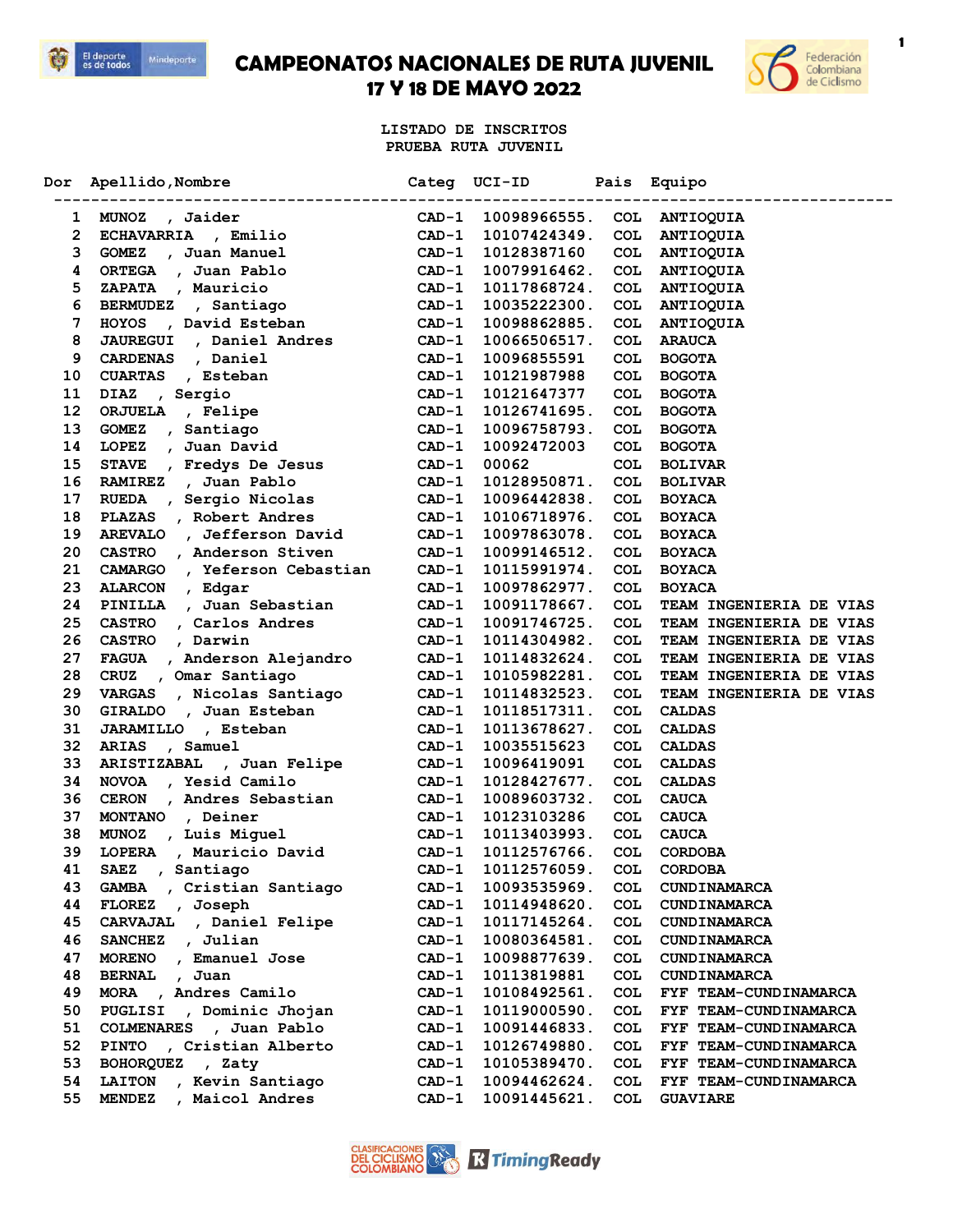



**LISTADO DE INSCRITOS PRUEBA RUTA JUVENIL**

| Dor | Apellido, Nombre                             | Categ   | UCI-ID       | Pais       | Equipo                                                     |
|-----|----------------------------------------------|---------|--------------|------------|------------------------------------------------------------|
| 56  | LOPEZ<br>, Albeiro                           | $CAD-1$ | 00084        | COL        | <b>GUAVIARE</b>                                            |
| 57  | , Diego Alexis<br><b>NUNEZ</b>               | $CAD-1$ | 00085        | COL        | <b>GUAVIARE</b>                                            |
| 58  | <b>NAVARRETE</b><br>, Julian Enrique         | $CAD-1$ | 10121916048. | <b>COL</b> | <b>META</b>                                                |
| 59  | , Aldair<br><b>CARDONA</b>                   | $CAD-1$ | 10116891347. | COL        | <b>META</b>                                                |
| 60  | , Luis Fernando<br><b>ROMERO</b>             | $CAD-1$ | 10067003439. | <b>COL</b> | <b>META</b>                                                |
| 61  | , Cristian Felipe<br><b>PEREZ</b>            | CAD-1   | 10113442283. | <b>COL</b> | <b>META</b>                                                |
| 62  | Jairo Andres<br><b>MARIN</b><br>$\mathbf{r}$ | $CAD-1$ | 10129666045. | <b>COL</b> | <b>META</b>                                                |
| 63  | , Samuel David<br><b>BOLIVAR</b>             | $CAD-1$ | 10096923491. | <b>COL</b> | <b>META</b>                                                |
| 64  | , Diomer Alejandro<br><b>MUNOZ</b>           | $CAD-1$ | 10105909634. | <b>COL</b> | <b>NORTE DE SANTANDER</b>                                  |
| 65  | <b>ROJAS</b><br>, Andres Steven              | $CAD-1$ | 10115990358. | <b>COL</b> | <b>NORTE DE SANTANDER</b>                                  |
| 66  | <b>CARVAJAL</b><br>, Santiago                | CAD-1   | 10093121495. | COL        | QUINDIO                                                    |
| 67  | , Kevin Steven<br><b>FURKE</b>               | $CAD-1$ | 10112840282. | COL        | QUINDIO                                                    |
| 68  | , Orbey Steven<br>QUESADA                    | $CAD-1$ | 10097364136. | COL        | QUINDIO                                                    |
| 69  | <b>SERRANO</b><br>, Juan Manuel              | $CAD-1$ | 10118814472  | COL        | QUINDIO                                                    |
| 70  | , William<br><b>COLORADO</b>                 | $CAD-1$ | 10091447136. | COL        | <b>RISARALDA</b>                                           |
| 71  | <b>OSORIO</b><br>Santiago                    | $CAD-1$ | 10095305312. | COL        | <b>RISARALDA</b>                                           |
| 72  | , Mathew<br><b>TAYLOR</b>                    | $CAD-1$ | 10092313567. | <b>COL</b> | <b>RISARALDA</b>                                           |
| 73  | LOPEZ<br>, Andres Camilo                     | $CAD-1$ | 10091447237. | <b>COL</b> | <b>RISARALDA</b>                                           |
| 74  | LOPEZ<br>, Juan David                        | $CAD-1$ | 10091578488. | <b>COL</b> | <b>RISARALDA</b>                                           |
| 75  | , Sebastian<br><b>ARIAS</b>                  | $CAD-1$ | 10096442030. | <b>COL</b> | <b>RISARALDA</b>                                           |
| 76  | , Yeison Steven<br><b>ROJAS</b>              | $CAD-1$ | 10097200044. | COL        | <b>SANTANDER</b>                                           |
| 77  | <b>JURADO</b><br>, Nicolas Alejandro         | CAD-1   | 10106861345. | COL        | <b>SANTANDER</b>                                           |
| 78  | VEGA , Sneider Steven                        | $CAD-1$ | 10093306607. | <b>COL</b> | <b>SANTANDER</b>                                           |
| 79  | , Nelson David<br><b>MARINO</b>              | $CAD-1$ | 10052543466. | <b>COL</b> | <b>SANTANDER</b>                                           |
| 80  | , Luis Felipe<br><b>PINEDA</b>               | CAD-1   | 10097858634. | COL        | <b>SUCRE</b>                                               |
| 81  | , Kevin Alejandro<br><b>CARDONA</b>          | $CAD-1$ | 10129908040  | COL        | TOLIMA                                                     |
| 82  | , Brihan David<br>LOPEZ                      | $CAD-1$ | 10114940031. | COL        | TOLIMA                                                     |
| 83  | <b>AREVALO</b><br>, Daniel Steven            | $CAD-1$ | 10116989458. | <b>COL</b> | TOLIMA                                                     |
| 84  | , Jimmy<br><b>AGREDO</b>                     | CAD-1   | 10074480725. | COL        | <b>VALLE</b>                                               |
| 85  | , Juan Manuel<br><b>JURADO</b>               | $CAD-1$ | 10088763266. | COL        | <b>VALLE</b>                                               |
| 86  | , Jhojan Stiven<br><b>MARIN</b>              | $CAD-1$ | 10088772764. | COL        | <b>VALLE</b>                                               |
| 87  | , Obed Daniel<br><b>VALENCIA</b>             | $CAD-1$ | 10112999728. | COL        | <b>VALLE</b>                                               |
| 88  | , Luis David<br>MARULANDA                    | CAD-1   | 10116116660  | COL        | <b>VALLE</b>                                               |
| 89  | Jhon Eduard<br><b>PATINO</b>                 | $CAD-1$ | 10106687856  | <b>COL</b> | <b>VALLE</b>                                               |
| 90  | <b>BERNAL</b><br>, Ronald Steven             | $CAD-1$ | 10113281937. | <b>COL</b> | AMPRO-ZIPA TRRA CAMP-GARM                                  |
| 91  | <b>BERNAL</b><br>, Sayron Julian             | $CAD-1$ | 10096901061. | COL        | AMPRO-ZIPA TRRA CAMP-GARM                                  |
| 92  | , Juan David<br><b>AHUMADA</b>               | $CAD-1$ | 10105508193. | COL        | AMPRO-ZIPA TRRA CAMP-GARM                                  |
| 93  |                                              |         |              |            |                                                            |
|     | RINCON , Kevin Ferleyn                       | $CAD-1$ | 1076241860   |            | COL AMPRO-ZIPA TRRA CAMP-GARM<br>AMPRO-ZIPA TRRA CAMP-GARM |
| 94  | <b>CASTRO</b><br>, Johan Sebastian           | CAD-1   | 10080364480. | COL        |                                                            |
| 95  | MUNOZ , Ivan Felipe                          | $CAD-1$ | 10089821273. | COL        | CANAPRO-TEAMSOLER-TRIEXPR                                  |
| 96  | , Cesar Ignacio<br><b>BONILLA</b>            | CAD-1   | 10089743067. | COL        | CANAPRO-TEAMSOLER-TRIEXPR                                  |
| 97  | , Nicolas<br><b>GUZMAN</b>                   | CAD-1   | 10105329351. | <b>COL</b> | CANAPRO-TEAMSOLER-TRIEXPR                                  |
| 98  | , Sebastian Alfredo<br><b>GALVIS</b>         | $CAD-1$ | 10095136267  | COL        | <b>CANAPRO-TEAMSOLER-TRIEXPR</b>                           |
| 99  | <b>GARCIA</b><br>, Juan Carlos               | $CAD-1$ | 10084824763. | <b>COL</b> | CANAPRO-TEAMSOLER-TRIEXPR                                  |
| 100 | CHITIVA , Carlos Alberto                     | $CAD-1$ | 10097308966. | <b>COL</b> | <b>EVERET</b>                                              |
| 101 | , Edwin Alejandro<br><b>BENITEZ</b>          | $CAD-1$ | 10096961180. | COL        | <b>EVERET</b>                                              |
| 102 | CASTELLANOS , Diego Alejandro                | $CAD-1$ | 10130187118. | COL        | <b>EVERET</b>                                              |
| 103 | , Luis Gonzalo<br><b>RUBIANO</b>             | $CAD-1$ | 10126771405  | COL        | <b>EVERET</b>                                              |
| 104 | , Juan David<br><b>RODRIGUEZ</b>             | CAD-1   | 10119664840  | <b>COL</b> | <b>EVERET</b>                                              |
| 105 | , Joshua Nicolas<br><b>HERRERA</b>           | $CAD-1$ | 10113409552  | <b>COL</b> | <b>EVERET</b>                                              |
| 107 | , Daniel Alfonso<br><b>ZORRO</b>             | CAD-1   | 10096855288. | <b>COL</b> | FUNDACION ESTEBAN CHAVES                                   |

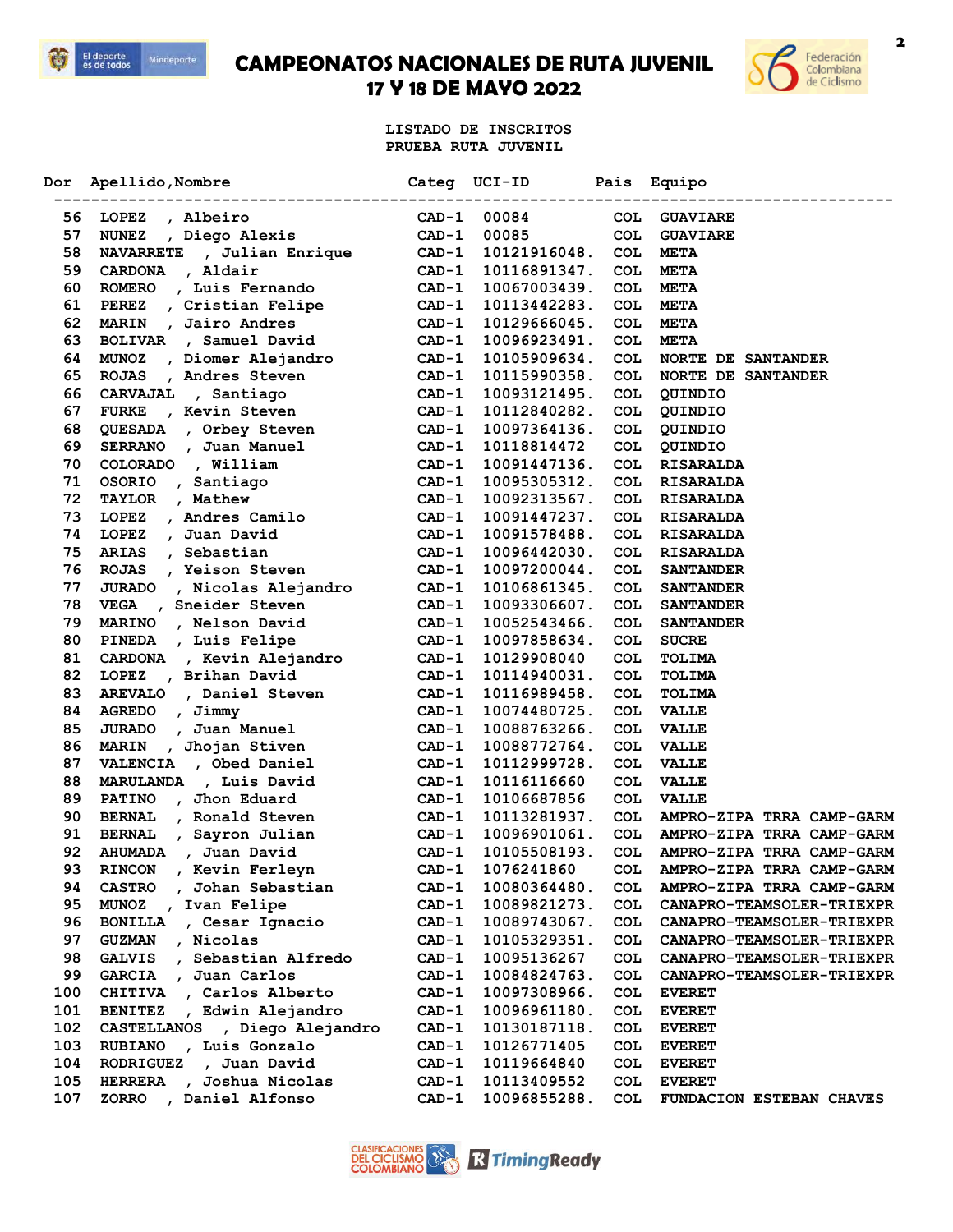



**LISTADO DE INSCRITOS PRUEBA RUTA JUVENIL**

| Dor. | Apellido, Nombre<br>-------------------   |         | Categ UCI-ID | Pais       | Equipo                          |
|------|-------------------------------------------|---------|--------------|------------|---------------------------------|
| 108  | , Juan Jeronimo<br><b>GONZALEZ</b>        | $CAD-1$ | 10035481368. | <b>COL</b> | <b>FUNDACION ESTEBAN CHAVES</b> |
| 109  | <b>BERNAL</b><br>, Andres Felipe          | $CAD-1$ | 10096807293. | <b>COL</b> | <b>FUNDACION ESTEBAN CHAVES</b> |
| 110  | PEREIRA<br>, Felipe Andres                | $CAD-1$ | 10084699875. | <b>COL</b> | FUNDACION ESTEBAN CHAVES        |
| 111  | , Juan David<br><b>CELY</b>               | $CAD-1$ | 10099114479. | <b>COL</b> | FUNDACION ESTEBAN CHAVES        |
| 112  | <b>WILCHES</b><br>, Stalin Ricardo        | $CAD-1$ | 10120440941  | <b>COL</b> | <b>FUNDACION ESTEBAN CHAVES</b> |
| 113  | <b>CARDENAS</b><br>, Juan David           | $CAD-1$ | 10106007947. | <b>COL</b> | INDEPORTES BOYACA AVANZA        |
| 114  | BECERRA , Miguel Angel                    | $CAD-1$ | 10102557171. | COL        | INDEPORTES BOYACA AVANZA        |
| 115  | , Juan Guillermo<br><b>MARTINEZ</b>       | $CAD-1$ | 10099478231. | <b>COL</b> | INDEPORTES BOYACA AVANZA        |
| 116  | , Juan David<br>URIAN                     | $CAD-1$ | 10106008250. | <b>COL</b> | INDEPORTES BOYACA AVANZA        |
| 117  | <b>RUBIO</b><br>, Edwin Fabian            | $CAD-1$ | 10122418024. | <b>COL</b> | INDEPORTES BOYACA AVANZA        |
| 118  | CASALLAS , Andrey Fernando                | $CAD-1$ | 10106004008. | <b>COL</b> | INDEPORTES BOYACA AVANZA        |
| 119  | <b>MARIN</b><br>, Jorge Eliecer           | $CAD-1$ | 10090471173  | <b>COL</b> | PAD                             |
| 120  | , Juan Pablo<br><b>JOJOA</b>              | $CAD-1$ | 10080043774. | <b>COL</b> | PAD                             |
| 121  | , Jhustin Arley<br><b>CHARRY</b>          | $CAD-1$ | 10103735622. | COL        | PAD                             |
| 122  | , Juan Esteban<br><b>ROJAS</b>            | $CAD-1$ | 10093305189. | <b>COL</b> | PAD                             |
| 123  | <b>GUATIBONZA</b><br>, Jhonatan Alezander | $CAD-1$ | 10090157844. | <b>COL</b> | TAL COLOMBIA-BIC STRONGMA       |
| 124  | PESCADOR, Diego Fernando                  | $CAD-1$ | 10092471696. | <b>COL</b> | TAL COLOMBIA-BIC STRONGMA       |
| 125  | MARULANDA , Santiago                      | $CAD-1$ | 10096419192. | <b>COL</b> | TAL COLOMBIA-BIC STRONGMA       |
| 126  | , Ruben Dario<br><b>REYES</b>             | $CAD-1$ | 10094760290. | <b>COL</b> | TAL COLOMBIA-BIC STRONGMA       |
| 127  | , Lenin stiven<br><b>PAREJA</b>           | $CAD-1$ | 10122829969. | COL        | TEAM KRONOS                     |
| 128  | GARCIA , Juan Felipe                      | $CAD-1$ | 10127183855  | COL        | TEAM KRONOS                     |
| 129  | BARRERA , Walter Yesid                    | $CAD-1$ | 10126948732  | <b>COL</b> | TEAM KRONOS                     |
| 130  | <b>ORTEGA</b><br>, Jose Alejandro         | $CAD-1$ | 10126946005. | <b>COL</b> | TEAM KRONOS                     |
| 131  | , Juan Camilo<br>ARIZA                    | $CAD-1$ | 10107361604. | <b>COL</b> | <b>TEAM KRONOS</b>              |
| 132  | <b>TRIANA</b><br>, Juan Diego             | $CAD-1$ | 10130297050. | <b>COL</b> | <b>TEAM KRONOS</b>              |
| 133  | , Jonnier Felipe<br><b>GUTIERREZ</b>      | $CAD-1$ | 10113412279. | <b>COL</b> | CANAPRO-TEAMSOLER-TRIEXPR       |
| 134  | <b>MENDEZ</b><br>, Henry David            | $CAD-1$ | 10097708585. | <b>COL</b> | <b>CASANARE</b>                 |
| 135  | <b>GORDILLO</b><br>, Emerson              | $CAD-1$ | 10084658651. | <b>COL</b> | <b>CASANARE</b>                 |
| 136  | , Jose Andres<br><b>DIAZ</b>              | $CAD-1$ | 10067304543. | <b>COL</b> | <b>CASANARE</b>                 |
| 137  | <b>PATINO</b><br>, Maury Javier           | $CAD-1$ | 10085545189. | COL        | <b>CASANARE</b>                 |
| 138  | , Nicolas<br><b>PATINO</b>                | $CAD-1$ | 10120418511. | <b>COL</b> | <b>CASANARE</b>                 |
| 139  | GAITAN , Daniel Felipe                    | $CAD-1$ | 10116103122. | <b>COL</b> | <b>CASANARE</b>                 |
| 140  | <b>OUINTERO</b><br>, Emmanuel David       | $CAD-1$ | 10119087587. | <b>COL</b> | <b>CESAR</b>                    |

**Total corredores inscritos : 135**